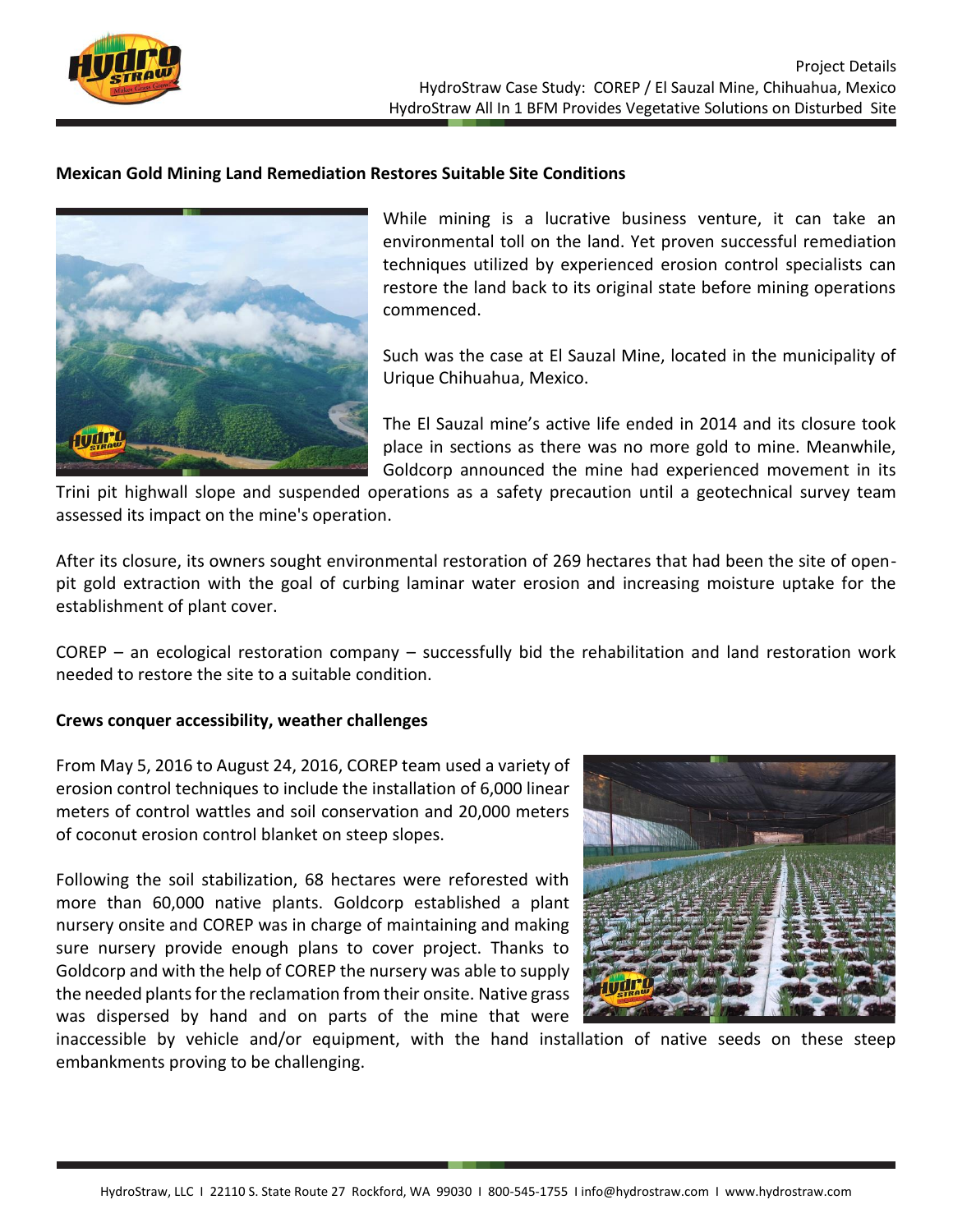

Project Details HydroStraw Case Study: COREP / El Sauzal Mine, Chihuahua, Mexico HydroStraw All In 1 BFM Provides Vegetative Solutions on Disturbed Site



Accessibility was one of the biggest challenges due to the 14-hour travel time between the mine and the town of Chihuahua, necessitating that the COREP crew camped at the project during its entire execution.

Pavel Ornelas, general manager for COREP, says when his company's crew first showed up at the job site, the mine owners were removing their equipment and closing down. In the first two weeks, COREP was able to share the facility, but by the third week the crew was alone at the site with no telecommunications services at the mine.

After the mine was closed, the only means of communication the

crews had to outside the mine was via satellite, creating difficulties communicating with the main office. "We had to camp and used generators for electricity," Ornelas notes. "The conditions were pretty rough, but we had the equipment to make a nice camp. Logistics, coordination – everything had to be perfect to be able to avoid any problems."

Daily rain events proposed a new set of challenges daily to the stabilization of slopes and movement about the site.

Working in soil conditions that ranged from poor to fertile and on slopes of 1:2 and 1:3 proved to be yet another challenge. Soil tests yielded concerning reports, including organic matter of less than 0.8%, nearly no sign of plant nutrients, rocky soil composition and a pH range from 3 to 5. While slopes are under 3%, the lack of the ability of the soil structure to compact or stabilize led to concerns of sheet erosion into the constructed waterways.

"In some areas it was hard to work because of the soil, but thanks to the hydroseeding, we were able to make it work," says Ornelas.

The soil and slope challenges were stabilized through the application of 13.56 hectares of hydroseeding.

The hydroseeding was performed using a 550-gallon machine and extended hoses up to 400 feet because the terrain presented challenges that necessitated the use of a smaller machine to gain access to hard-to-reach areas, says Ornelas.

Erosion control products were sourced from HydroStraw after COREP managers researched options and tested various products. HydroStraw products were chosen for their effectiveness, Ornelas notes.

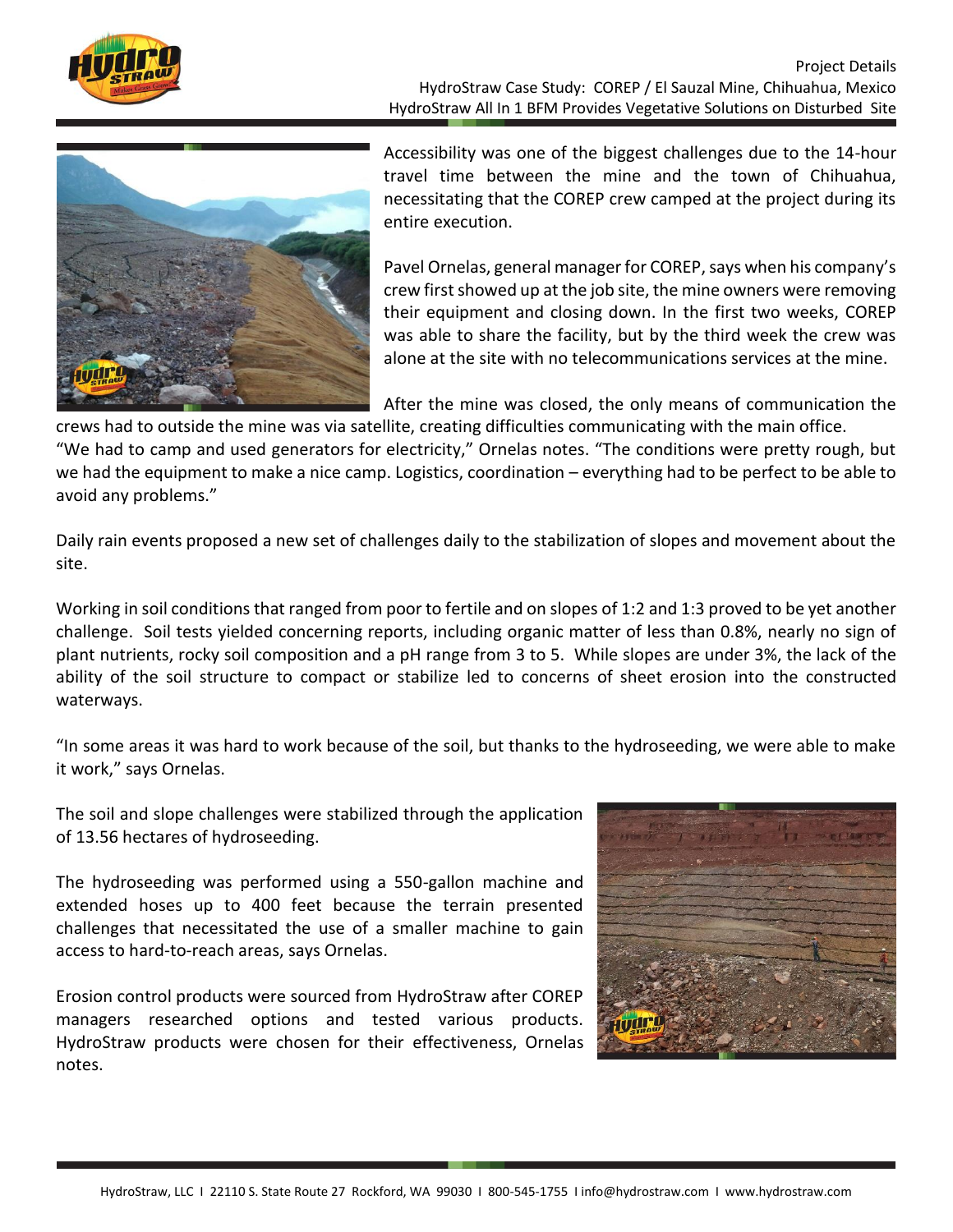

"COREP worked closely with us to develop a site-specific remediation plan utilizing our All In 1 Bonded Fiber Matrix (BFM) that addressed the previous site activity and degradation of soil organisms and thus the equilibrium of the ecosystem," points out Ron Edwards, HydroStraw president.

Management practices such as mining, tillage and removal of native vegetation that alter the living and nutrient conditions of soil organisms result in a degradation of their microenvironments, he adds.



"In turn, this results in a reduction of soil biotics, both in biomass

and diversity," says Edwards. "Where there are no longer organisms to decompose soil organic matter and bind soil particles, the soil structure can easily be damaged by rain, wind and sun.

"This can lead to rainwater run-off, lack of water infiltration and ultimately soil erosion, removing the potential food for organisms – the organic matter of the topsoil. The biological component of the soil is its most important property and when it is reduced, the uppermost layer of the site ceases to be a soil."

The El Sauzal site was an ideal fit for HydroStraw All In 1 BFM as it addresses the biological, chemical, and physical requirements for stabilizing and restoring vegetation on disturbed soil sites as well as controlling erosion during vegetation establishment, notes Edwards.

The porous matrix of the wheat straw encourages water infiltration, enabling the new seedlings to easily pass through the matrix, he says.

"The combination of the wheat straw fibers together with the cross-linked high strength polymer binders provides effective erosion prevention and increased vegetation establishment, making it truly an All in 1 solution," Edwards adds.

## **Proven techniques and products lead to project success**



Despite the challenges, the project proved successful, meeting both government regulatory requirements and client objectives to achieve more than 80 percent of reforestation of the project areas, says Luis Perez, external marketing representative for COREP.

Another driving factor in the success of the project is the involvement and support of the local community surrounding the mine, some of whom were hired to help with the project, notes Jose Luis Romero, COREP Director of Field operations.

A stable vegetation coverage has been strengthened and extended, covering the affected areas and re-establishing the site's previous environment. COREP has been asked to provide project maintenance in the future.